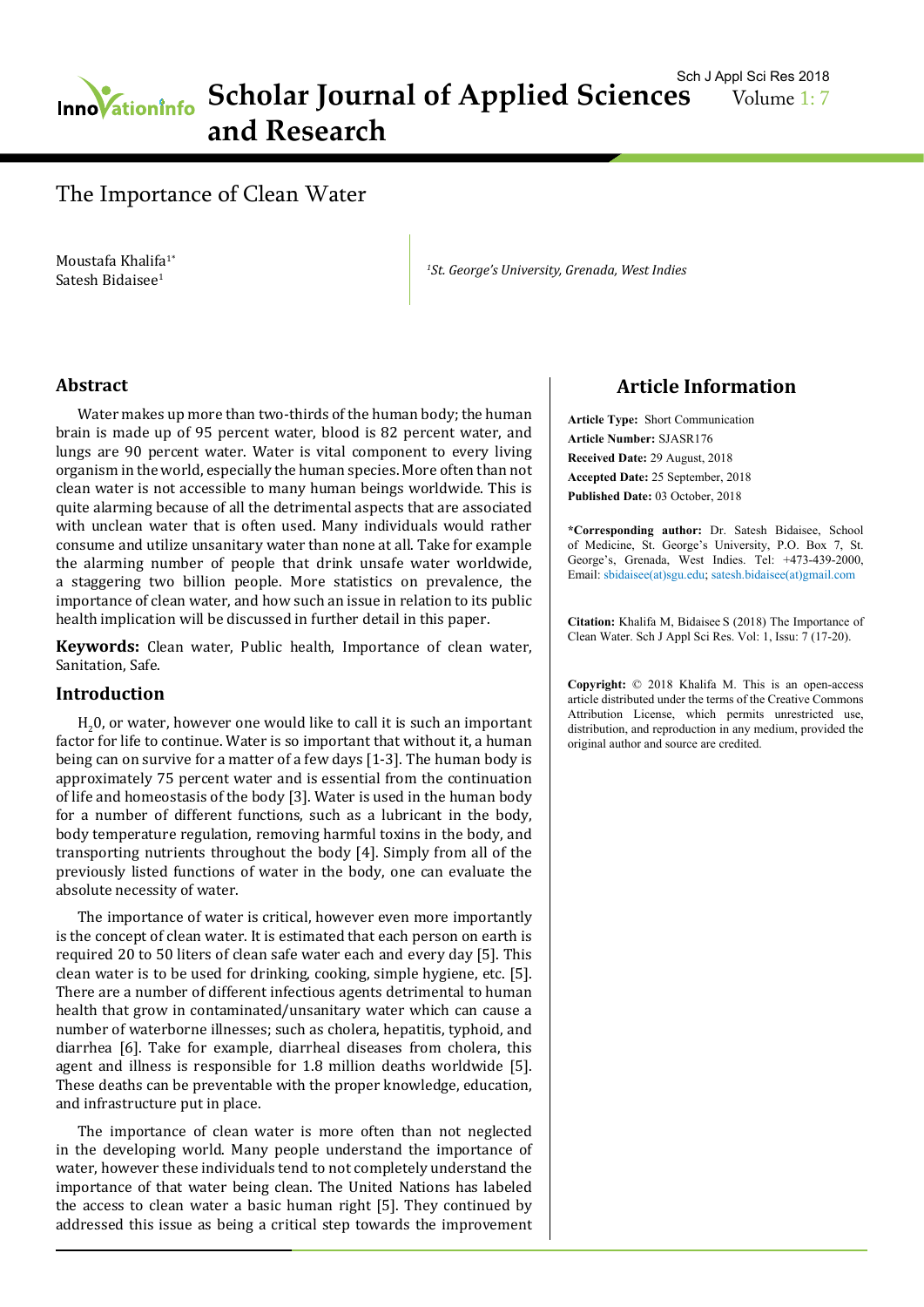of living standards in the whole world [5]. Lacking proper sanitation does not only give the grounds for development of disease, but it overall robs a human being's basic human right.

Water borne diseases are easily spread because the drinking water systems are not suitable for human use [7]. Many places worldwide receive their water sources from surface waters, such as rain, creeks, rivers, lakes, etc.) [7]. The issue with this is that animals or even people can be using such water sources and contaminating them and making the water very unclean for further human use [7]. To add to the contamination from humans and animals, nature itself can contaminate the water and make it unusable, however many populations are forced to use these unsafe water sources [7]. Further discussion on this matter will be presented in this paper.

### **Literature Review**

There are a number of different factors that contribute in the accessibility of clean water. These factors include physical, demographic, geopolitical and lastly economic/ socioeconomic status [8]. Physically, some water supplies are difficult to access because treacherous topographical factors and/or unbearable climate circumstances [8]. This then would force individuals to access dirty water, out of desperation. Secondly, the demographics of a location can also effect the accessibility to clean water due to issues that of over population. For example, in cities that have large populations, some people cannot obtain the appropriate amount of water due to the high demand the population is consuming [8]. Geopolitically speaking, due to water being obtain from river's water flow worldwide, people downstream of locations rely on people upstream to maintain the purity and cleanliness of the water. If a river runs through multiple countries, the likelihood of the water becoming contaminated is greater [8]. Lastly, and most importantly, economic/socioeconomic will have clear implications on accessibility to clean water. Socioeconomic status is very complex by means that is incorporates occupation, education, financial, and location influence [9]. All of these factors can influence how a population can access clean water. For example, in Matlab, Bangladesh, in communities that have lower socioeconomic status actually have a higher prevalence of cholera outbreaks [9].

Chris Williams from the Water Supply and Sanitation Collaborative Council (WSSCC) said that "People who do not have access to a hygienic toilet and a place to wash their hands are exposed to an array of faecally transmissible and potentially deadly diseases that with improved sanitation are easily preventable... An environment that lacks sanitation and clean water is an environment where achieving other development goals is an impossible dream..." Clean water is an absolute necessity for sanitation and hygiene. These are motors which drive health, social, and economic development around the world [10]. Without clean water however, economic development is unseen. This then becomes a vicious cycle for the economically disadvantaged groups worldwide. Similar to poverty, those that do not have the fiscal funds to provide access to clean water are obligated

to stick to unsafe water, which in turn harms their health and puts them at a disadvantage to excel, in an economically speaking manner.

In Sub-Saharan Africa, approximately 40 billion hours every year are lost in the effort of collecting water [11]. These hours are equal to France's entire annual workforce. To add to this astonishing fact, the amount of water needed to be carried is between 40 and 70 pounds of water which can be for extremely long distances (11). One out of the nine individuals worldwide actually lack the access to clean water [11]. In essence without clean water, a population cannot grow food, building homes is halted, staying healthy is threatened, children cannot attend school, and overall employment in the region is at risk [11].

The community is most effected due not being able to access clean water in terms of health, hunger, and education [11]. The two main factors that hold communities back from their bright futures are illnesses from drinking unsafe water and the time required in fetching water due to access being an issue [11]. If clean water becomes more accessible for populations, it can be safe to assume that health will also increase; this in turn will decrease the time lost to sickness. If you have less sick individuals, then they are more likely to stay working which can increase economic development [11]. Hunger within the community can also be maintained and controlled by having access to clean water. Food security can be established which is caused because there is less crop loss due to caring for fields in the proper manner [11]. Lastly, education for students is commonly affected because children are often the ones that gather water for families in Africa; this requires them to miss school. If clean water becomes more readily available, young students can stay in school receiving an education. There are tremendous benefits from a educated population as seen throughout developed countries worldwide; these benefits are obviously improved health, economic growth, and political stability [12].

Simply attending school and receiving an education, people in a society are better equipped to prevent diseases. In addition to preventing diseases they are more likely to effectively use the health services they have accessible to themselves [12]. Education and economic growth go hand in hand, in developing countries around the world with each addition year of education it is averaged that their wages tend to increase by 10 percent margin [12]. It has been determined that if a country cannot reach a literacy rate of 40 percent in their adults then that country is at a disadvantage when trying to achieve economic growth [12]. Lastly, educating the population will allow for people to understand their civil rights and recognize what they are entitled to as humans from their governments [12].

Many negative impacts of not having access to clean water have been discussed already, however the list can continue on and on. Take for example diarrhea, which is considered to be the most important public health problem with its relation to unclean water [12]. The numbers are remarkable, four billion cases of diarrhea a year, 1.8 million deaths; of these deaths, approximately 90 percent are said to under the age of five [12]. Another disease that is the leading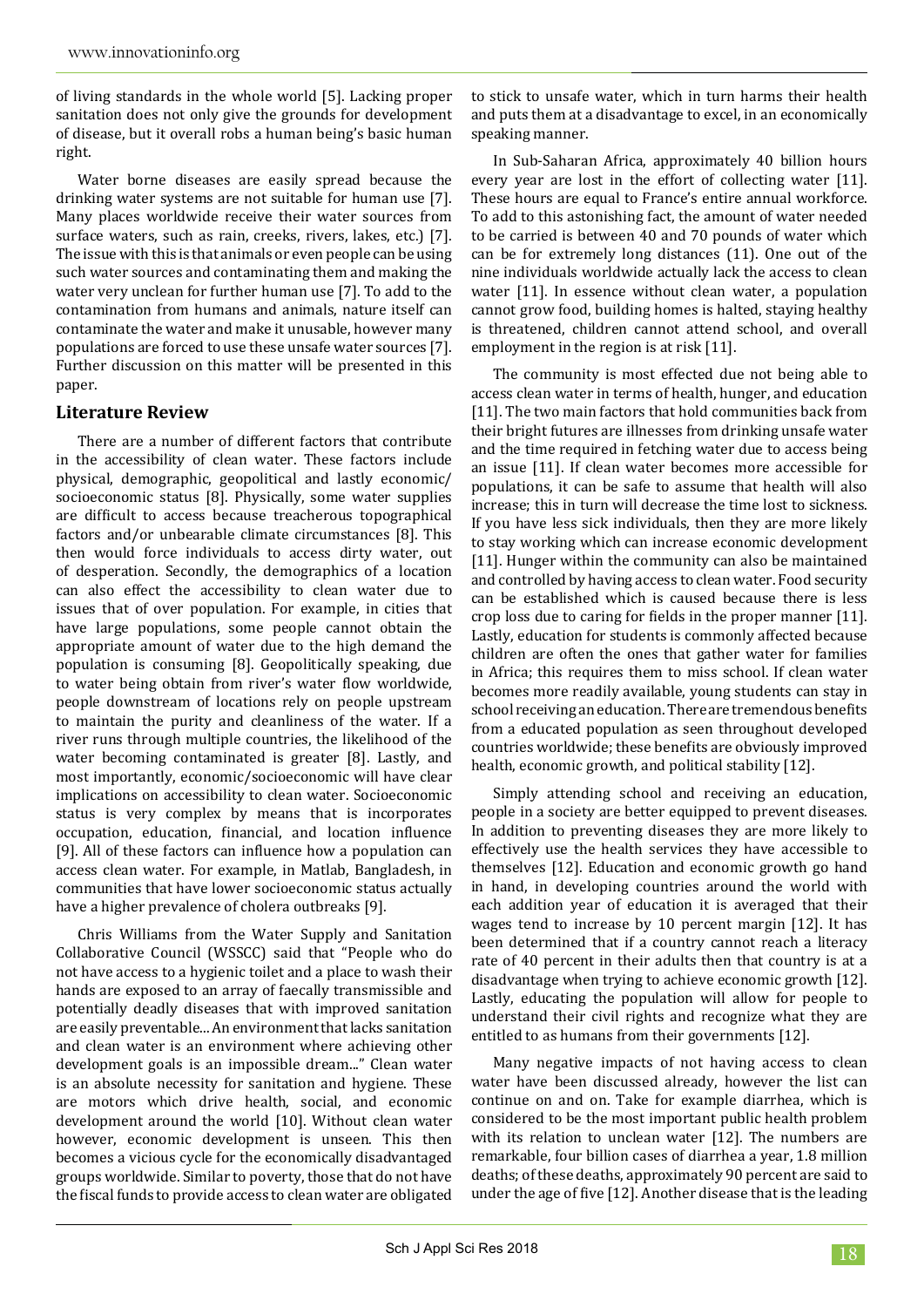killer worldwide and predominant in Africa is malaria [13]. Malaria is responsible for approximately 90 percent of the one million deaths worldwide occur in Africa [14]. Nine out of ten cases of malaria worldwide occur specifically in sub-Saharan Africa [14]. The implications of malaria are not just medically relating but economically; economic growth has been slowed due to malaria in Africa by 1.3 percent per year; this equates to a compounded rate of 32 percent of economic decline in the past 35 years [14].

Another negative impact of unclean water is how contaminated water serves a means for the transmission of fecal diseases. Take for example India, three out of five individuals will defecate in the open in rural villages which in turn contaminates the water [15]. This poor sanitation that seen throughout India is responsible for one out of ten deaths and causes India to lose approximately six percent gross domestic product annual [15]. This viscous cycle repeats itself over and over robbing the India as a country from developing to its full potential economically. Such incidents like this which creates unsanitary water sources has been linked to numerous outbreaks of fecal oral diseases, such as cholera and typhoid [7]. Not only is clean water needed to avoid infectious agents from deteriorating life but it is also an absolute necessity for the physiological functions of the body.

As most of the body is composed of water, it can be deduced that water is quite important. Water is needed for the basic functions of the human body such as sweating, digestion, brain function, movement, filtration, and much more [16]. For example, an adequate amount of water is need for your body to clean itself by means of perspiration, defecation, and urination [16]. Without water liver and kidney function are impaired and excretion of waste cannot be completed, such as urination. In terms of defecation, the body hardens or softens stools by water content [16]. Water also is needed for body temperature regulation; maintain a temperature so that contents within your body do not get overly cold or hot to the point that health is at risk. Hydration is critical for eyes, mouth, and nose; simple matters that many overlook are strictly regulated by the presence of water [16]. Making sure the human body is hydrated maintains adequate levels of moisture for sensitive areas all throughout the body; such as in the brain, bones, and the blood [16]. These are just a quick overview of the different mechanisms that require water; giving the body unclean, dirty water can lead to drastic consequences.

In 2000, the World Health Organization (WHO) conducted a study that determined that 2.2 million deaths were attributed to contaminated water diarrheal diseases [17]. During the Johannesburg Summit in 2002, it was said that "More than five million people die each year from diseases caused by unsafe drinking water, lack of sanitation, and insufficient water for hygiene. In fact, over two million deaths occur each year from water-related diarrhea alone. At any given time, almost half of the people in developing countries suffer from water-related diseases." [17] Everyday it is estimated that one thousand lives of children are taken from illnesses like diarrhea, dysentery, and cholera because of unclean water and unhygienic living conditions. [2] Due

to mortality being so high for there are other consequences that have been discussed, such as lost work days, missed education, health care costs, and the draining of family resources.

#### **Discussion**

Dr. Margaret Chan, the Director-General at the WHO, was quoted as saying, "The world needs a global health guardian, a custodian of values, a protector and defender of health, including the right to health." (18) "The Right to Health," there are four elements that are necessary: availability, accessibility, acceptability, and quality. (18) Water is available to everyone, however, is this water able to be used for means of living without affecting one's health? Can one truly say that there is an equal opportunity to access clean water for everyone? There is an overwhelming about of obstacles that citizens in throughout the world must overcome in order to obtain the necessary amount of clean water. Economic accessibility or physical accessibility are the two main sources that cause a vast dilemma for the majority of underprivileged individuals living in the world, whether rural or urban living [18].

The organization Action Against Hunger (AAH) has developed a program that provides water for those that are in need of clean water [2]. They truck water into affected areas and install storage tanks and reservoirs [2]. If water is unsafe for human use, AAH drills and decontaminate wells, install hand-pumps, protect natural springs, tap aquifers, rehabilitate damaged infrastructure, and pipe water to places that are hard reach without outside help [2]. In 2013 alone, this organization has provided clean water for 3.5 million people and is continuing to do so [2]. Another organization has a similar agenda that targets sub-Saharan, The Water Project [11]. Their goal is to improve health, education, hunger and poverty by means of provided access to clean water [11]. They understand the time lost to gathering water and illnesses from unclean water and its impact of everyday life. As discussed earlier, education is also lost to sickness. Economic development is lost while people merely try to survive. They goal is to ultimately to end this needless suffering just to survive [11].

The United Nations developed a Millennium Goals agenda to ensure that people would get safe water [11]. Nations globally, water conferences, and aid organizations have publicized efforts to improve global access to water. In 2000 the World Water Forum guaranteed "that every person has access to enough safe water at an affordable cost to lead a healthy and productive life and that the vulnerable are protected from the risks of water-related hazard…" [11].

#### **Conclusion**

Having access to clean water is often neglected and not understood completely. It is crucial that attention is brought to this topic because of how many innocent people are dying every year. Initial goal needs to be implemented my government officials and policy makers to look out for those individuals that lack access to clean water. Since it is harder for underprivileged parties to access water, planning and strategizing need to be incorporated into the system